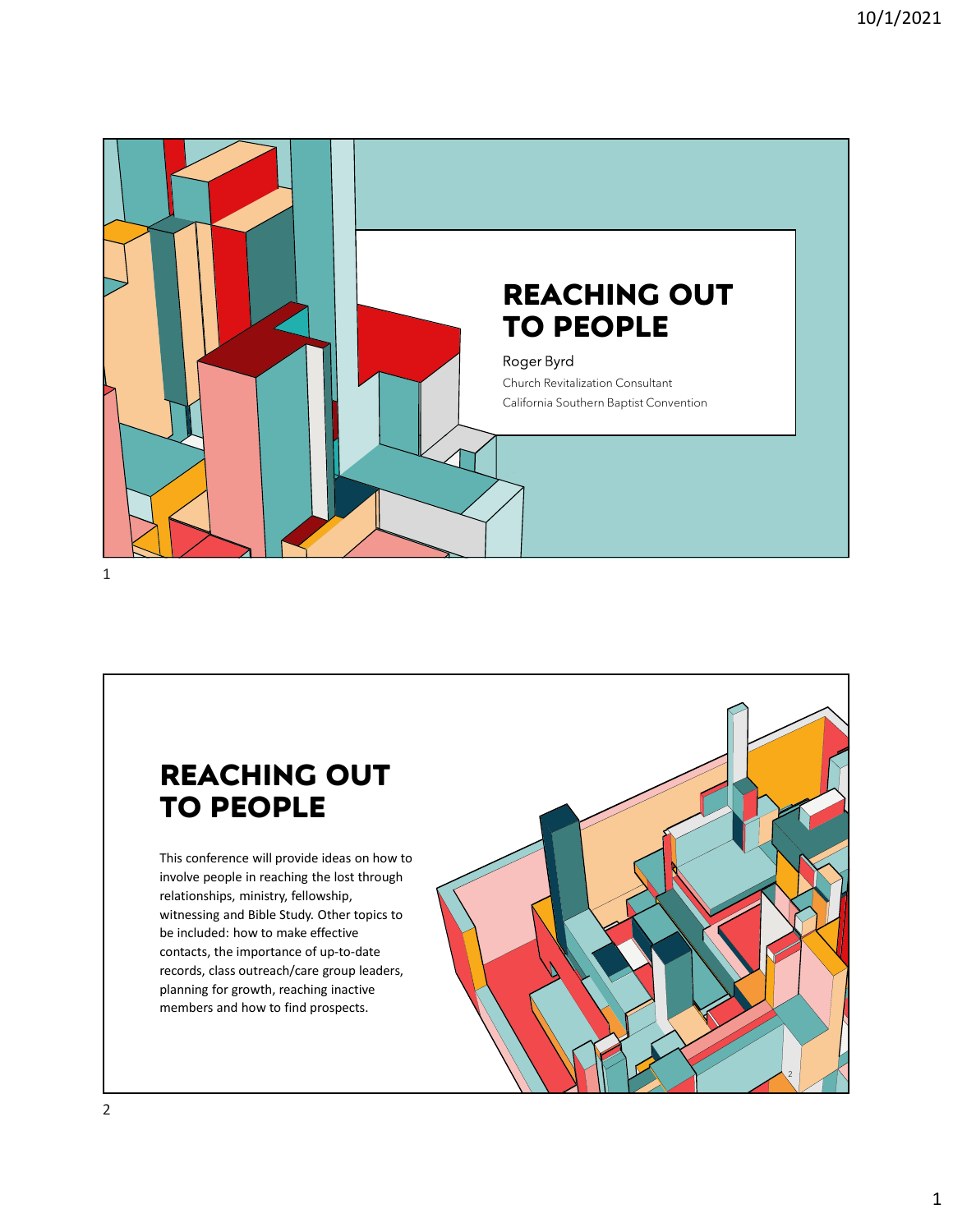# COVERAGE PLAN

It all begins with reaching out to your family, friends, neighbors, acquaintances, and strangers. Sharing your story and the story of Jesus.

## INFECTING OTHERS

This habit of reaching and sharing is caught more than taught. Leading others to do likewise is part of disciple making disciple.

# GROUPS / CLASSES

Each class or group needs leaders to set examples and help learners to discover a good path to sharing the gospel



### PERSONAL REACHING INVOLVE THE WHOLE BODY

To infect the entire church, the act of befriending and sharing needs to begin with the lead pastor and be taught out to everyone in the church.

## A NEW DNA

This can become a new habit or regular process (DNA) of making disciples who make disciples (Matt. 28:18-20) "It's what we do!"

# **SOLUTION**

It begins with you

Decide to be a disciple who reaches people who don't have a church or know Jesus as Lord.

Get comfortable talking with people Learn how to enter conversations with ease.

Share your story Quickly and easily give Your life story of meeting Jesus (60 seconds)

Share the gospel Who is Jesus and what did He come to do?

4

 $3 \sim$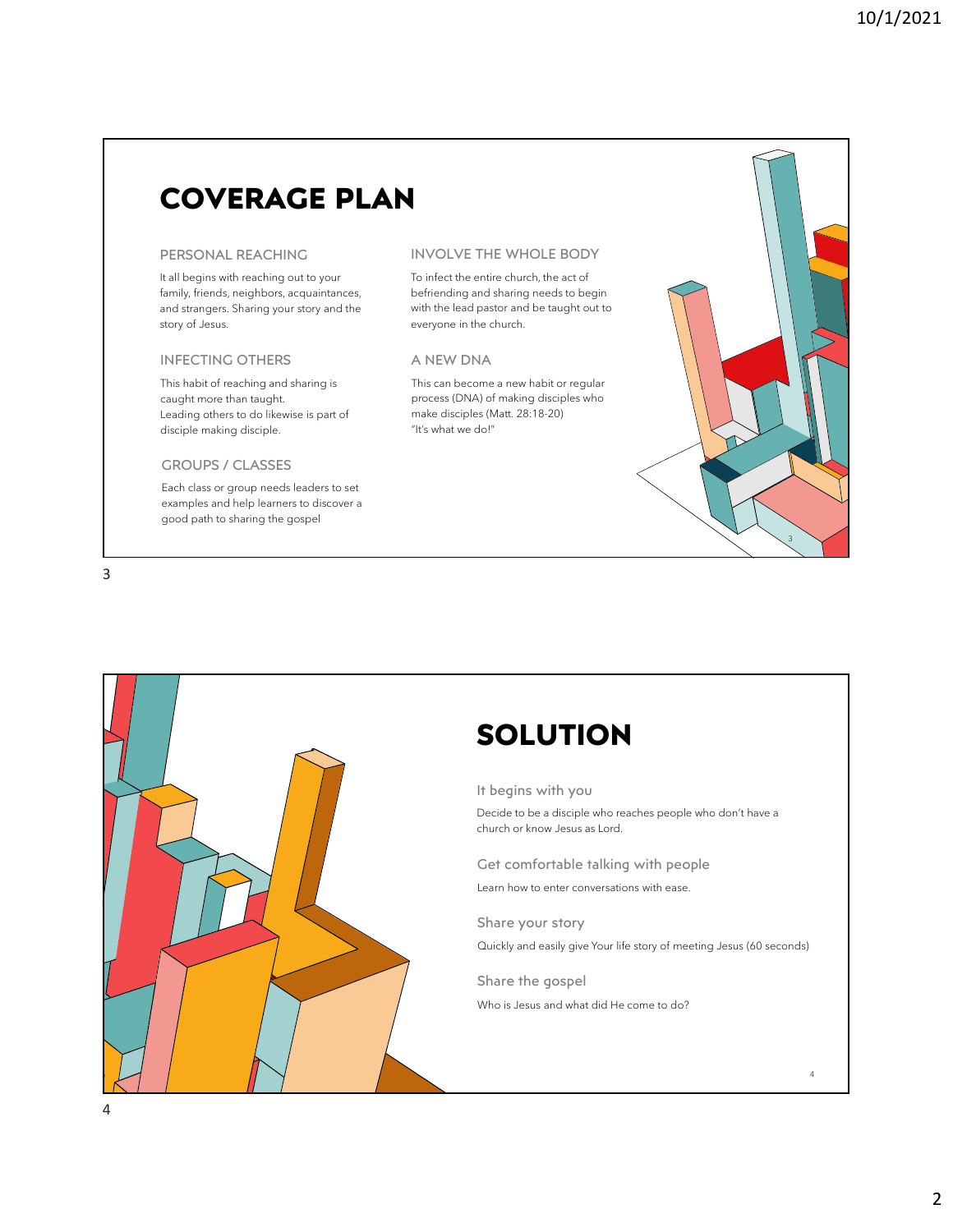

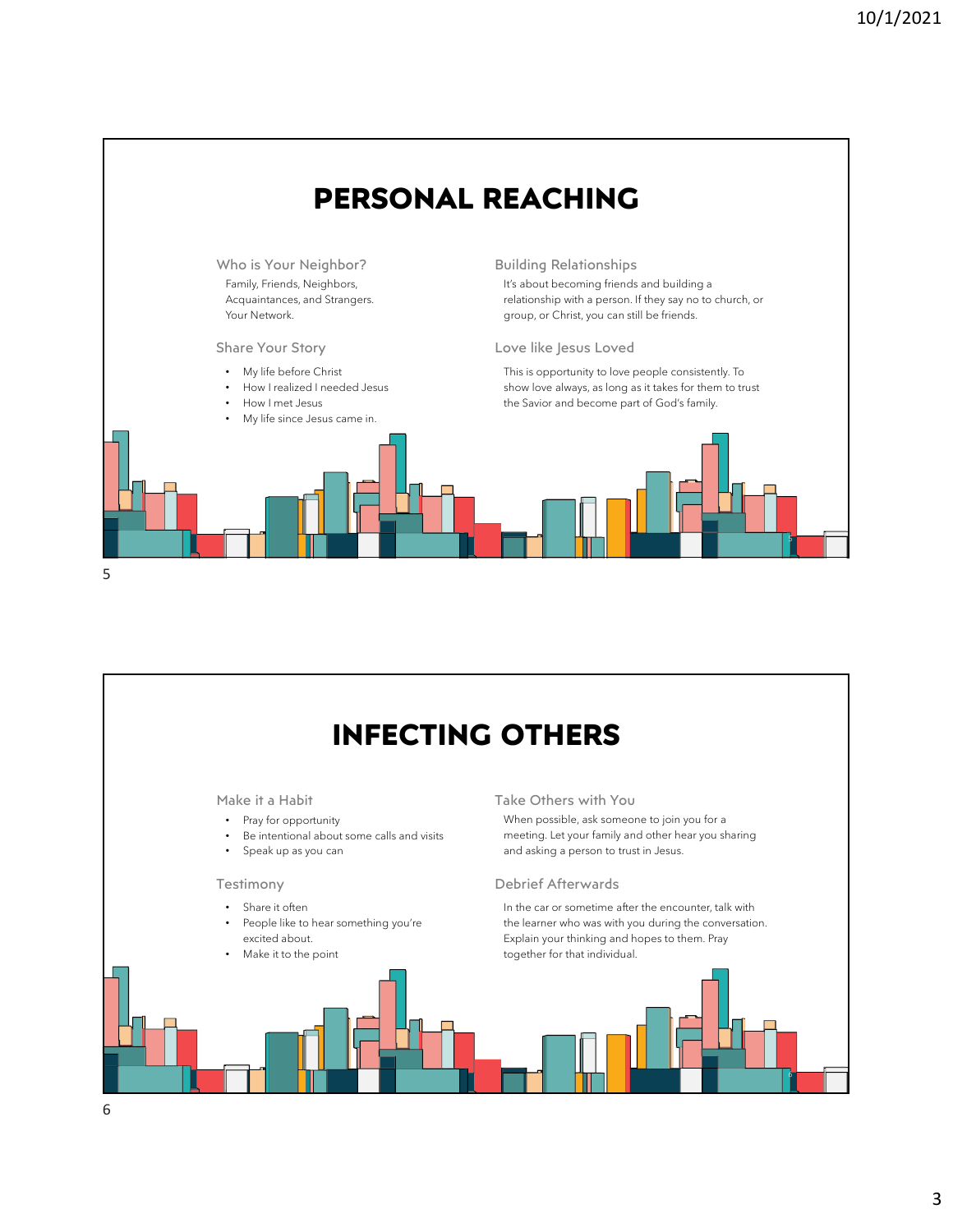

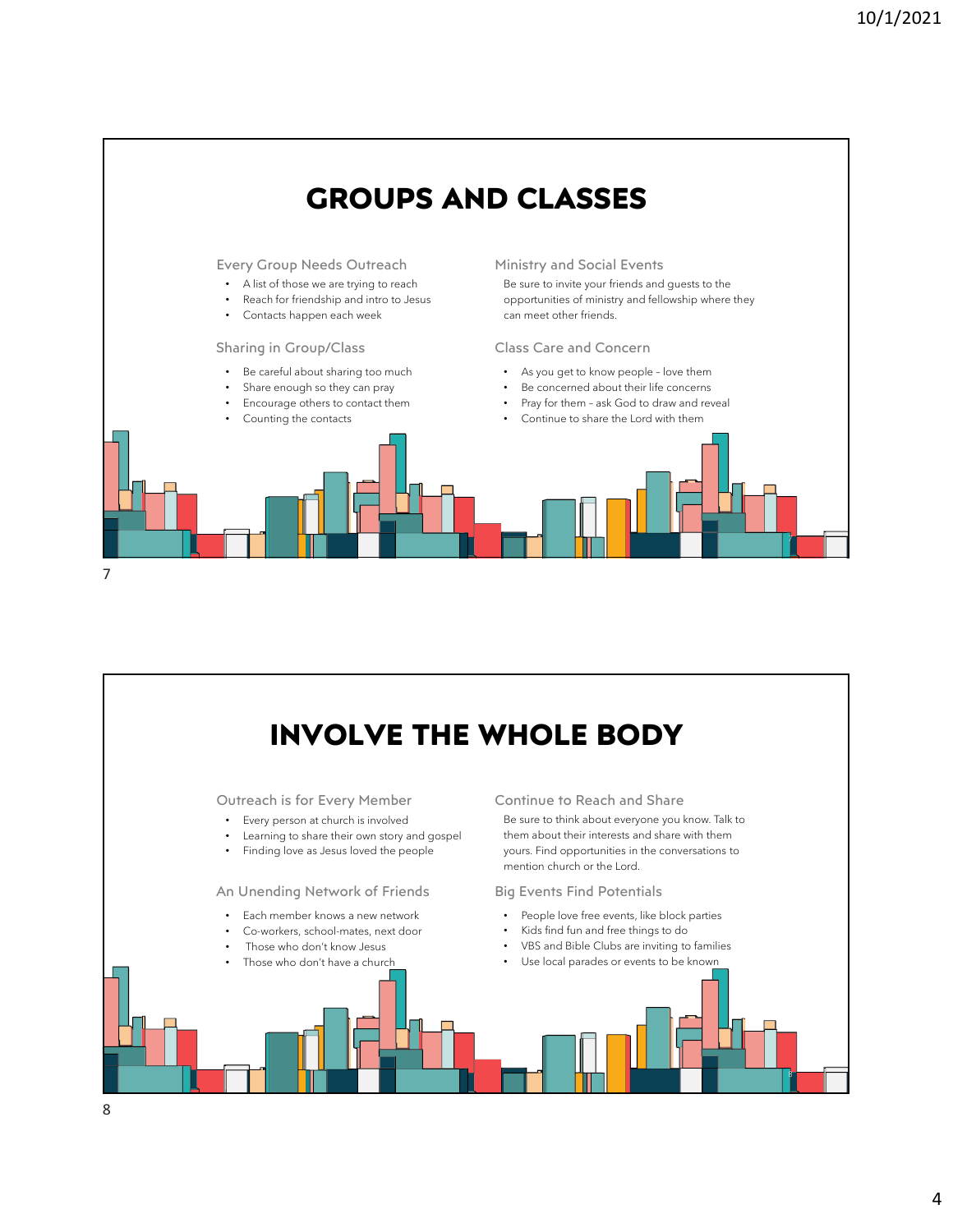



5